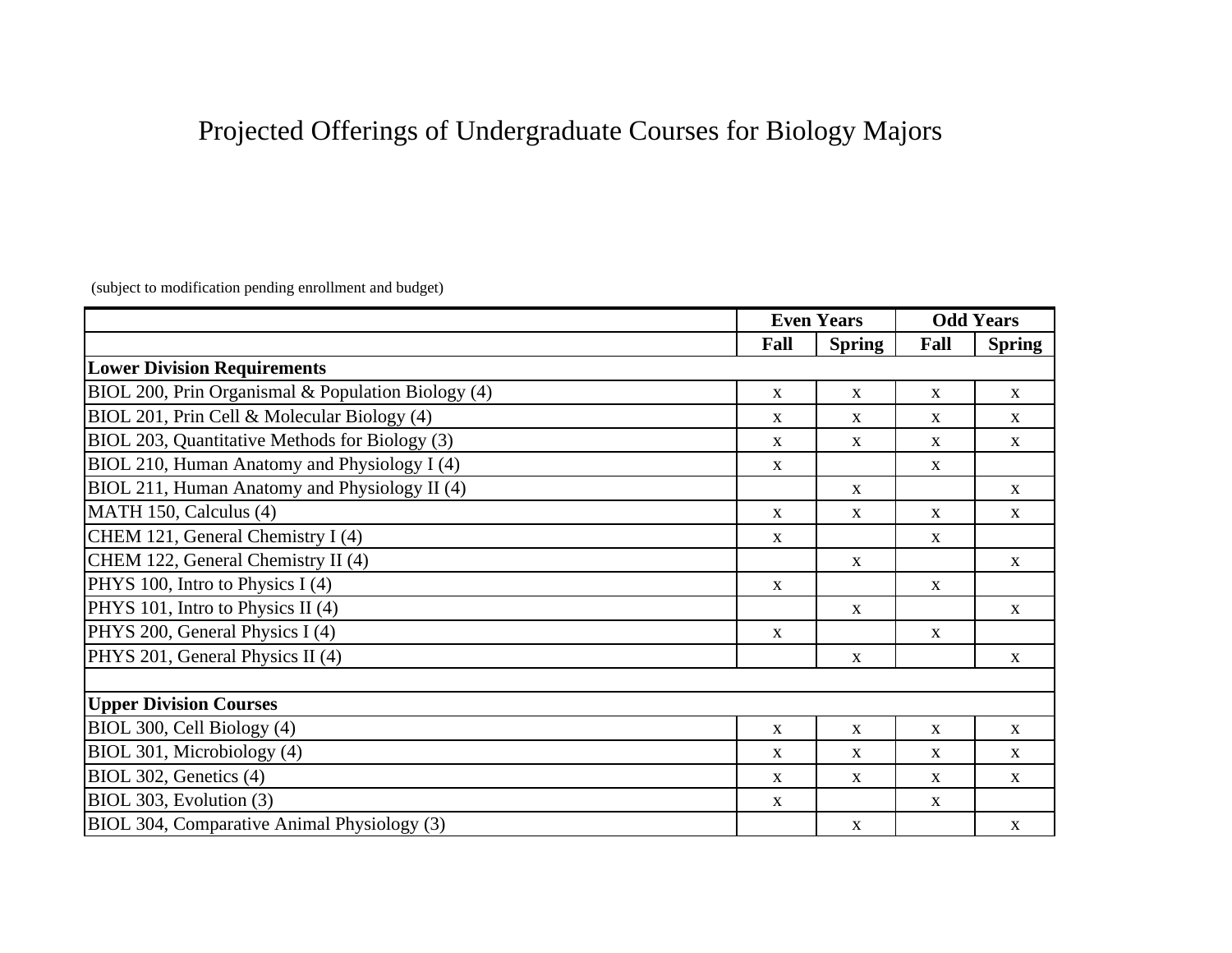| BIOL 306*, Pathophysiology (3)                     |             | $\mathbf X$        |             | $\mathbf X$        |
|----------------------------------------------------|-------------|--------------------|-------------|--------------------|
| BIOL 310, Vertebrate Biology (4)                   |             |                    | $\mathbf X$ |                    |
| BIOL 311, Plant Biology (4)                        |             | $\mathbf X$        |             | $\mathbf{X}$       |
| BIOL 312, Marine Biology (4)                       |             |                    |             | $\mathbf X$        |
| BIOL 313*, Conservation Biology (4)                | $\mathbf X$ |                    | $\mathbf X$ |                    |
| BIOL 315 <sup>*</sup> , Intro to Biophysics (4)    | $\mathbf X$ |                    |             |                    |
| BIOL 316, Invertebrate Zoology (4)                 | $\mathbf X$ |                    |             |                    |
| BIOL 317, Parasitology (4)                         |             |                    | $\mathbf X$ |                    |
| BIOL 318, Medical Mycology (4)                     |             |                    |             | $\mathbf X$        |
| BIOL 335, Biosphere (3)                            |             |                    | $\mathbf X$ |                    |
| BIOL 400, Molecular Biology (4)                    | $\mathbf X$ | $\mathbf X$        | $\mathbf X$ | $\mathbf X$        |
| BIOL 401, Biotech & Recombinant DNA Techniques (5) |             | X                  |             | $\mathbf X$        |
| BIOL 402, Toxicology (3)                           | $\mathbf X$ |                    |             |                    |
| BIOL 403, Foundations of Structural Biology (4)    |             |                    | $\mathbf X$ |                    |
| BIOL 404, Plant and Animal Tissue Culture (3)      | $\mathbf X$ |                    | $\mathbf X$ |                    |
| BIOL 405, Biochemical Engineering (4)              | $\mathbf X$ |                    | $\mathbf X$ |                    |
| BIOL 406, Evolutionary Biogeography (3)            | $\mathbf X$ |                    |             |                    |
| BIOL 407, Behavioral Ecology (3)                   |             |                    |             | $\mathbf X$        |
| BIOL 408, Nanobiotechnology (3)                    |             | $\pmb{\mathsf{x}}$ |             |                    |
| BIOL 416*, Radiobiology & Radionuclides (3)        |             |                    |             | $\pmb{\mathsf{X}}$ |
| BIOL 420, Cellular and Molecular Immunology (4)    |             | $\mathbf X$        |             | $\mathbf X$        |
| BIOL 421, Virology (3)                             |             | $\mathbf X$        |             | $\mathbf X$        |
| BIOL 422, Molecular Plant Physiology (4)           | $\mathbf X$ |                    |             |                    |
| BIOL 423, Cellular and Molecular Neurobiology (3)  |             |                    |             | $\mathbf X$        |
| BIOL 424, Human Physiology (3)                     |             |                    |             | $\mathbf X$        |
| BIOL 425, Human Genetics (3)                       |             | $\mathbf X$        |             |                    |
| BIOL 426, Hematology (4)                           | $\mathbf X$ |                    | $\mathbf X$ |                    |
| BIOL 427, Developmental Biology (4)                | $\mathbf X$ |                    |             |                    |
| BIOL 428, Biology of Cancer (3)                    | $\mathbf X$ |                    | $\mathbf X$ |                    |
| BIOL 431, Bioinformatics (4)                       |             | $\mathbf X$        |             | X                  |